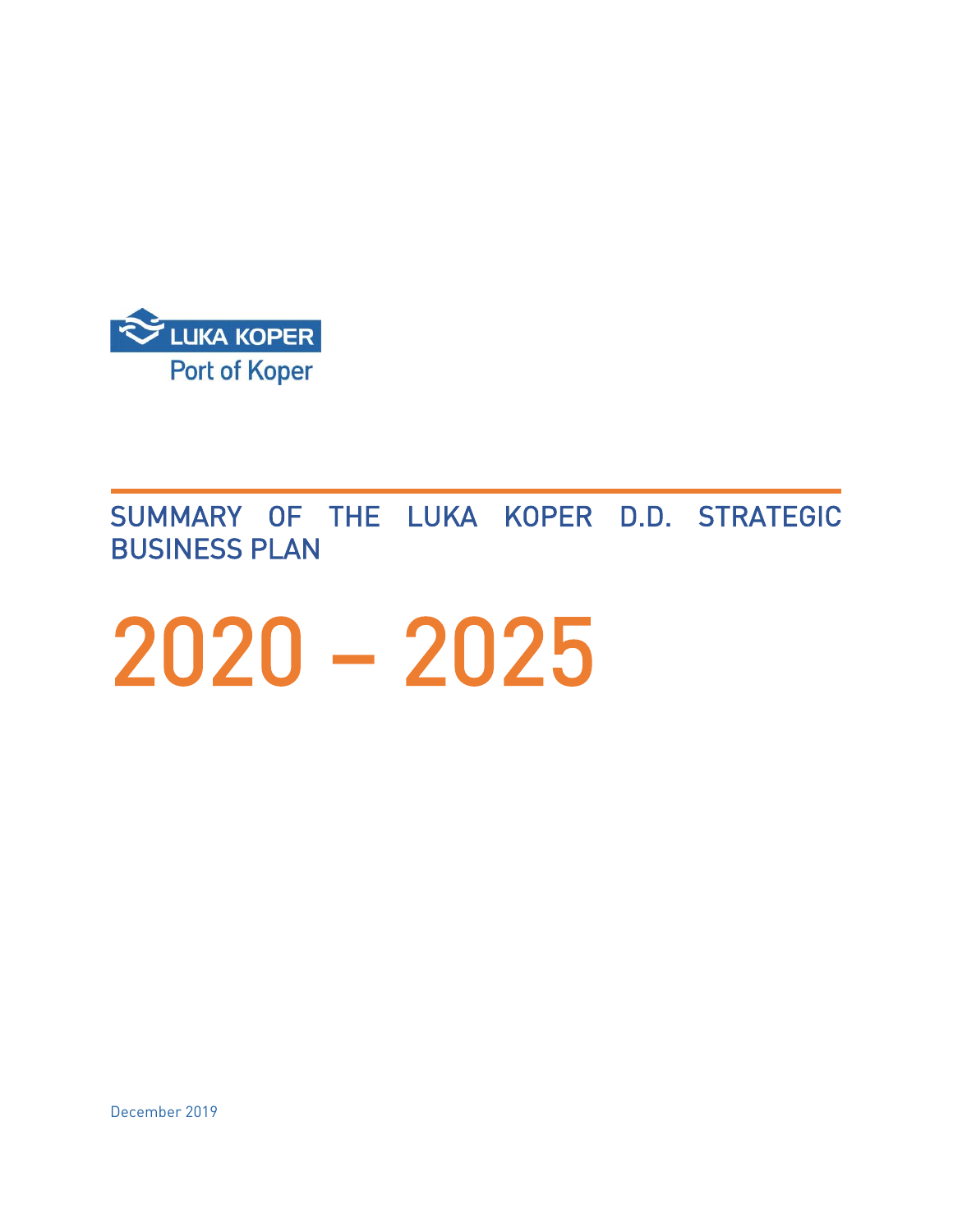# Initial findings

Our company's mission is to provide efficient, reliable and high-quality services to our partners with innovative approaches and by adhering to the highest sustainable-development standards. In order to provide service excellence, we require more intensive development of infrastructure within the port and infrastructure connections with the port's hinterland.

For the development of the Port of Koper and the company Luka Koper, d.d. (in the text that follows, "Port of Koper") as concession-holder, the construction of a second railway line between Divača and Koper is urgently needed. According to the company 2TDK, the concession-holder for the construction and management of the Divača–Koper railway line, the latter will be operational in the first half of 2026, whereas both tracks, i.e. the new track and the renovated existing tracks, will be operational at the beginning of 2027. This means that by the end of 2025, the Port of Koper will not be able to count on the increased capacity of the renovated double-track railway line. In the meantime, the company and its stakeholders will have to increase the capacity of the existing railway line through organizational measures, infrastructural adjustments and informationtechnology measures.

Changes are also foreseen with regard to competitive ports which are increasing their capacities by building new berths and even terminals, establishing partnerships with various partners, and setting up new railway connections with the hinterland markets where the Port of Koper holds a substantial market share. Large shipping companies are stepping into the ownership structure of terminal operators and by means of vertical integration and through the involvement of railway undertakings, they gather all types of logistics-chain operations under one roof. They already act as carrier haulage as they wish to exert control over cargo routes from door to door and therefore generate higher revenue. At the geopolitical level, we are witnessing a conflict of interests between the superpowers that is reflected in international trade and gives priority to bilateral cooperation between countries. In addition, digital technology (ranging from big data analysis to automation, robotics, autonomous driving, and, last but not least, blockchain technology) is entering the logistics sector through the front door; it is not yet in full swing, but this is due only to the slow standardization process.

# Plan

The mid-term plans of the Port of Koper are therefore ambitious and focused on the development of the company's core business. In the coming years, we will focus on increasing port capacities. By the time the renovated double-track railway line will be operational, we will be ready to satisfy our clients' needs with an increased number of berths and storage areas, road and rail infrastructure and projects in the field of digital transformation. At the same time, with a determined commercial approach, we will ensure an increase in throughput volumes, thereby maintaining primacy among the ports in the northern Adriatic and the Mediterranean. We have set ourselves the following goals: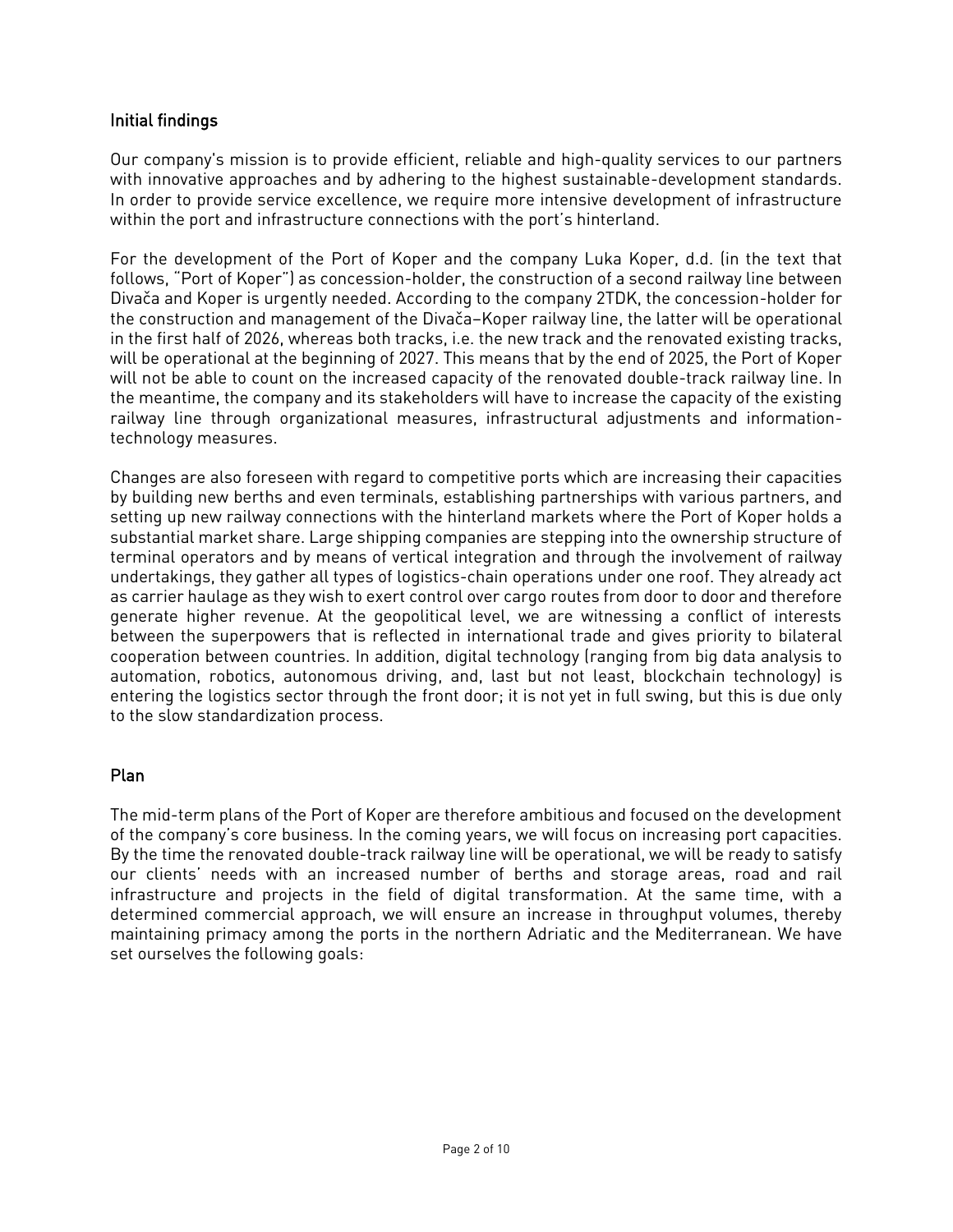| 4.%          | By 2025, we shall increase revenue by 24% through exploiting synergies in the<br>logistics chain, acquiring new strategic markets, renewing long-term and targeted<br>commercial policies, and providing a revenue structure targeted at higher value-<br>added groups.                                                                                                                                                                                                                                   |
|--------------|-----------------------------------------------------------------------------------------------------------------------------------------------------------------------------------------------------------------------------------------------------------------------------------------------------------------------------------------------------------------------------------------------------------------------------------------------------------------------------------------------------------|
| 27,3         | In 2025, total throughput will total 27.3 million tons of cargo that we shall achieve<br>through comprehensively addressing our clients' needs.                                                                                                                                                                                                                                                                                                                                                           |
| 576,5        | We shall invest 576.5 million euros into increasing the capacity and throughput of<br>the port. This will allow us to be well prepared for the opening of the double-track<br>railway line and to increase the advantages and opportunities of this logistics route.<br>At the same time, by the time the renovated double-track line is open, we will<br>pursue the goal of transporting at least 60% of the cargo from/to the Port of Koper<br>by rail, after which the share will be increased to 70%. |
|              | Using new technologies, we will implement digital transformation in all key<br>processes. Through this, we shall achieve connectivity between all internal and<br>external stakeholders in the logistics chain and increase the level of cost efficiency.                                                                                                                                                                                                                                                 |
|              | We shall provide conditions that will encourage our employees to be innovative in<br>order to achieve the set business goals.                                                                                                                                                                                                                                                                                                                                                                             |
|              | We shall achieve the highest standards of sustainable development under the EU's<br>ECO Management and Audit Scheme (EMAS) and reduce the company's carbon<br>footprint through energy-efficient improvement measures.                                                                                                                                                                                                                                                                                    |
| $\mathbf{1}$ | Given the port's location, we will reach a strategic agreement on coexistence and<br>development with the Municipality of Koper and the Municipality of Ankaran. We will<br>also reach a consensus on development with the State, considering that the port is<br>of national strategic importance.                                                                                                                                                                                                       |

 $\overline{a}$ <sup>1</sup> The Port of Koper is classified as critical infrastructure of national importance and comprises the facilities that are crucial for the state. Their interrupted operation or their destruction would cause serious consequences for the economy, national security and other key social functions, as well as for the health, safety protection and well-being of people.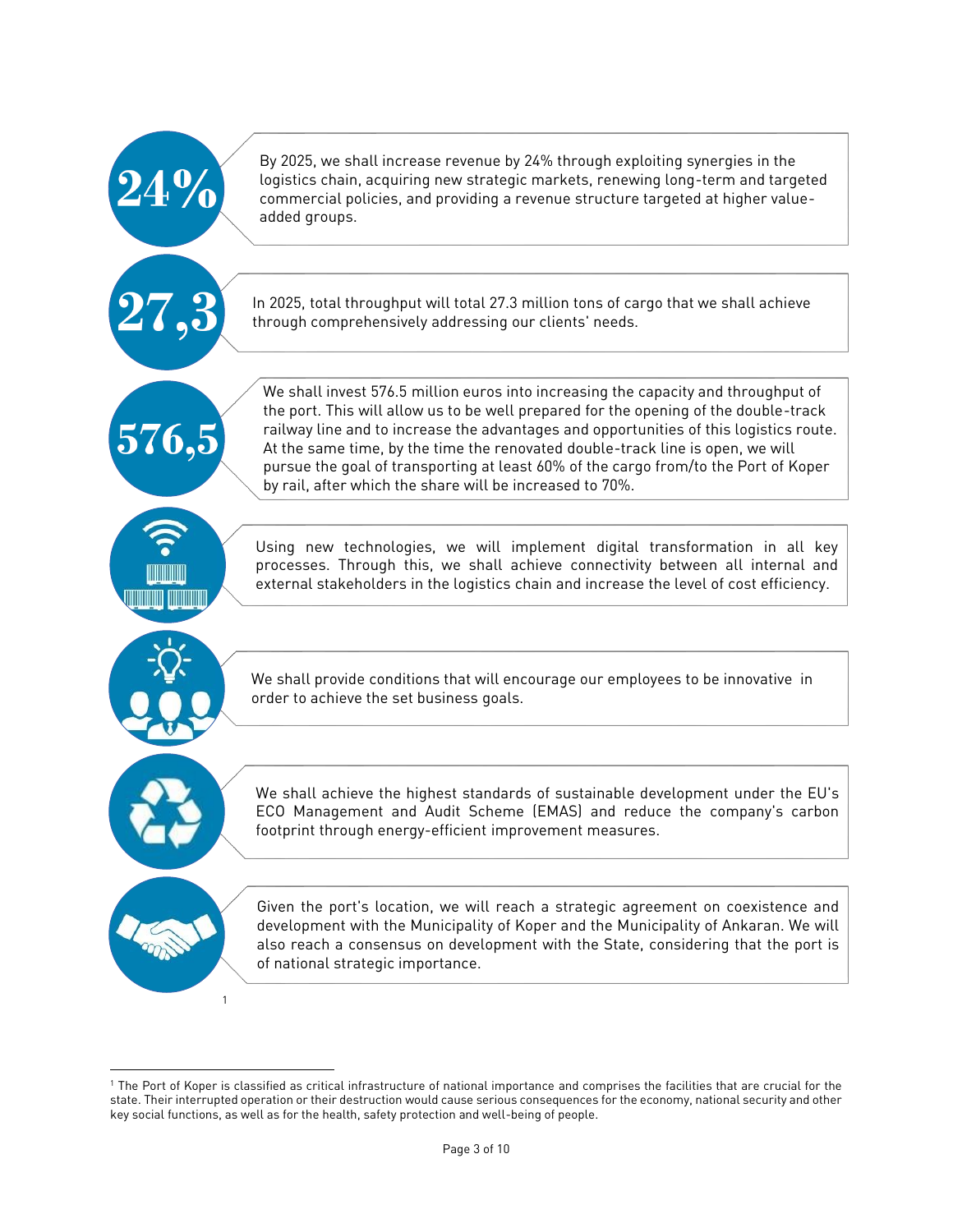# **Details**

With investments of 576.5 million euros, the total average capacity of the Port of Koper, depending also on the cargo structure, will be increased to around 30 million tons annually. In the period up to 2025, 29% of investments will be earmarked for warehouses and storage areas, 28% for construction and reconstruction of quaysides, 33% for equipment and the remaining 10% for road and rail infrastructure. The company will invest 213,5 million euros in public infrastructure (road and rail infrastructure, quayside/seabed depth) and 363 million euros in non-public infrastructure (storage areas and warehouses, equipment).



Picture 1: Investments 2020 - 2025 by type

We shall, as a priority, provide additional berths and storage areas for the strategic group of containers and cars, thereby increasing the capacity and productivity of these terminals. As far as possible, we shall spatially consolidate the terminals, providing them with nearby berths and rail and road links where these are not yet provided. This will improve the port's throughput efficiency.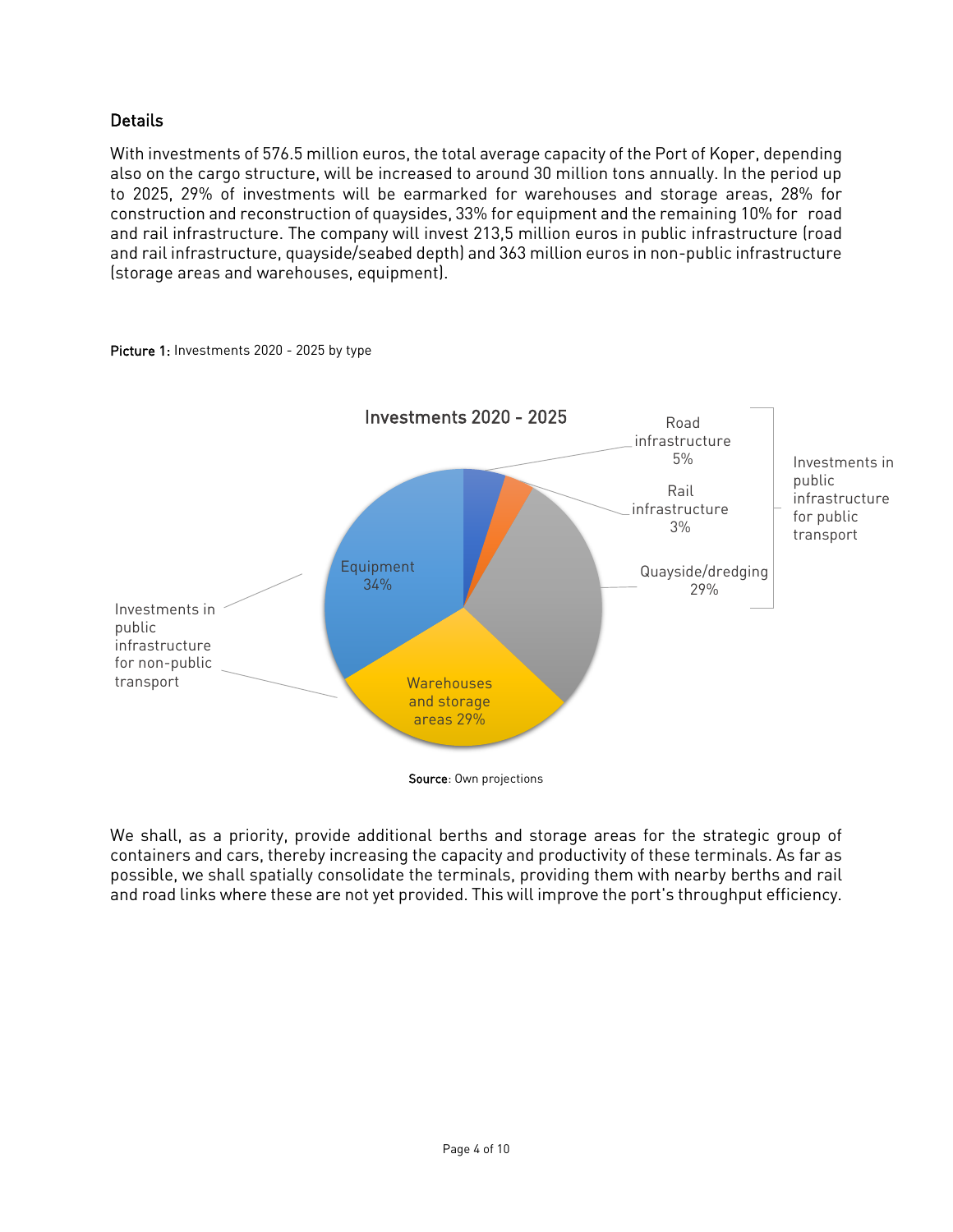

Picture 2: Spatial distribution of terminals in the port of Koper by the end of 2025

| ΚT              |
|-----------------|
| TΑ              |
| GT              |
| TR'             |
| 7K <sup>-</sup> |
| РT              |

- PC Container Terminal
- PC Car Terminal

PC General Cargo Terminal

- TT PC Liquid Cargo and Dry Bulk Cargo Terminal
- T External Truck Terminal
	- Passenger terminal

Source: Own projections

#### Table 1: Port capacities

| $1.40$ $1.101$ capacities<br><b>PORT IN NUMBERS</b> | 2019   | 2020   | 2025   | 2030   |
|-----------------------------------------------------|--------|--------|--------|--------|
| Port area (ha of land)                              | 280    | 288    | 320    | 330    |
| Quayside (km of quayside)                           | 2.9    | 3.0    | 3.2    | 4.1    |
| Railway tracks (km)                                 | 35     | 38     | 40.5   | 44     |
| <b>Berths</b>                                       | 26     | 28     | 32     | 38     |
| Warehouses <sup>2</sup> (in thousand $m2$ )         | 391    | 511    | 524    | 524    |
| Tanks (in thousand m <sup>3</sup> )                 | 203    | 203    | 203    | 203    |
| Facilities for rolled sheets (in thousand<br>tons)  | 150    | 150    | 225    | 225    |
| Number of parking spaces                            | 36,000 | 44,000 | 47,000 | 52,000 |

<sup>2</sup> Closed warehouses with several floors.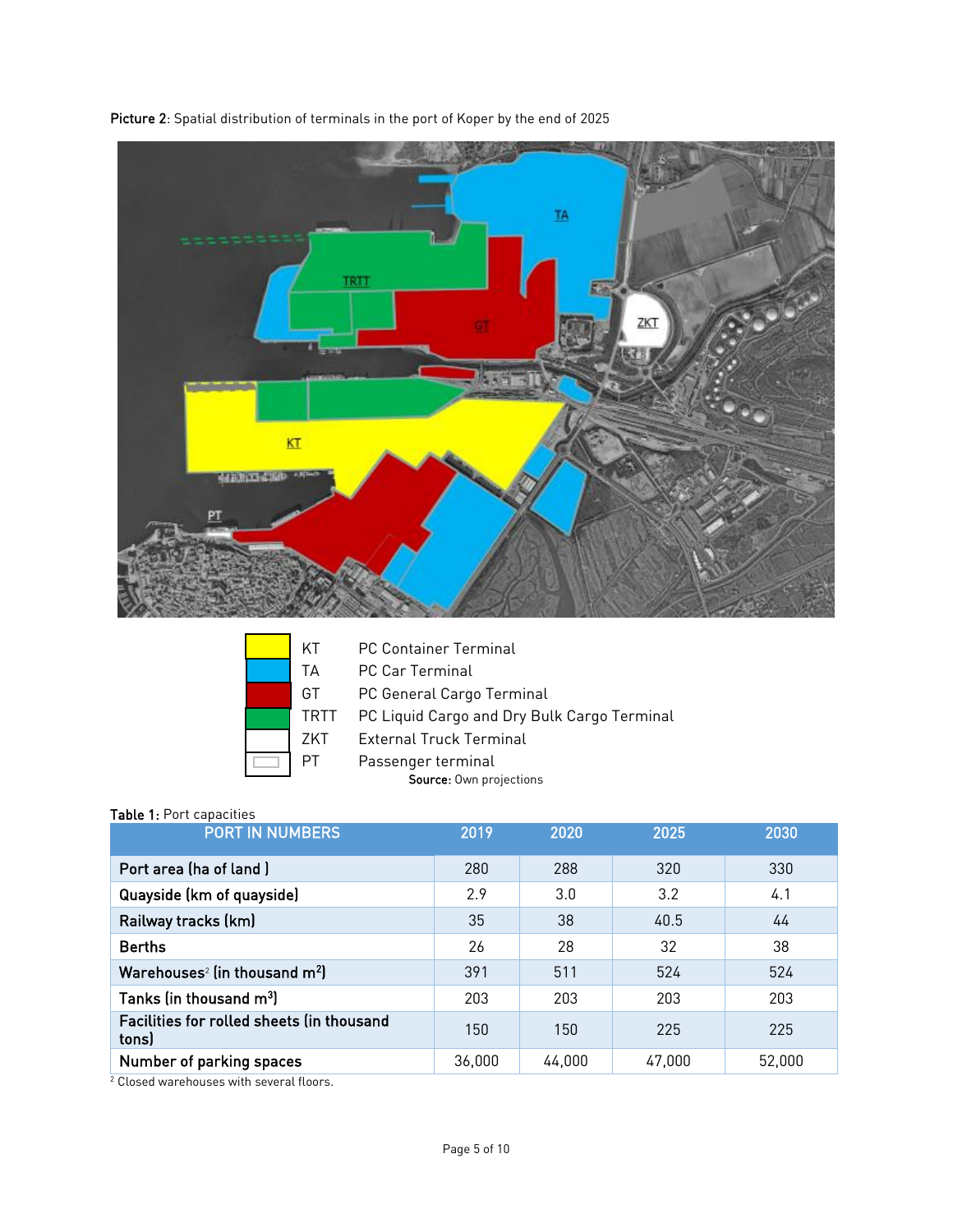Significant investments in the road network within the port include the construction of a new, third gate to the port and the relocation of the town approach road to the port periphery. This will prevent the crossing of the main port bypass road with railway tracks and increase traffic flow and safety. Particular attention will also be paid to the management of marine sediments (silt), which is of utmost importance for the construction of new berths and the ability to moor larger cargo ships in the Port of Koper.



Picture 3: Trends in throughput by profit centre on a 2020 - 2025 scale, with a view to 2030

At Luka Koper, we shall handle 27.3 million tons in total in 2025, with 1.227 million TEUs in the strategic commodity group "Containers" and 0.886 million car units in the strategic commodity group "Cars".





Source: Own projections

Source: Own projections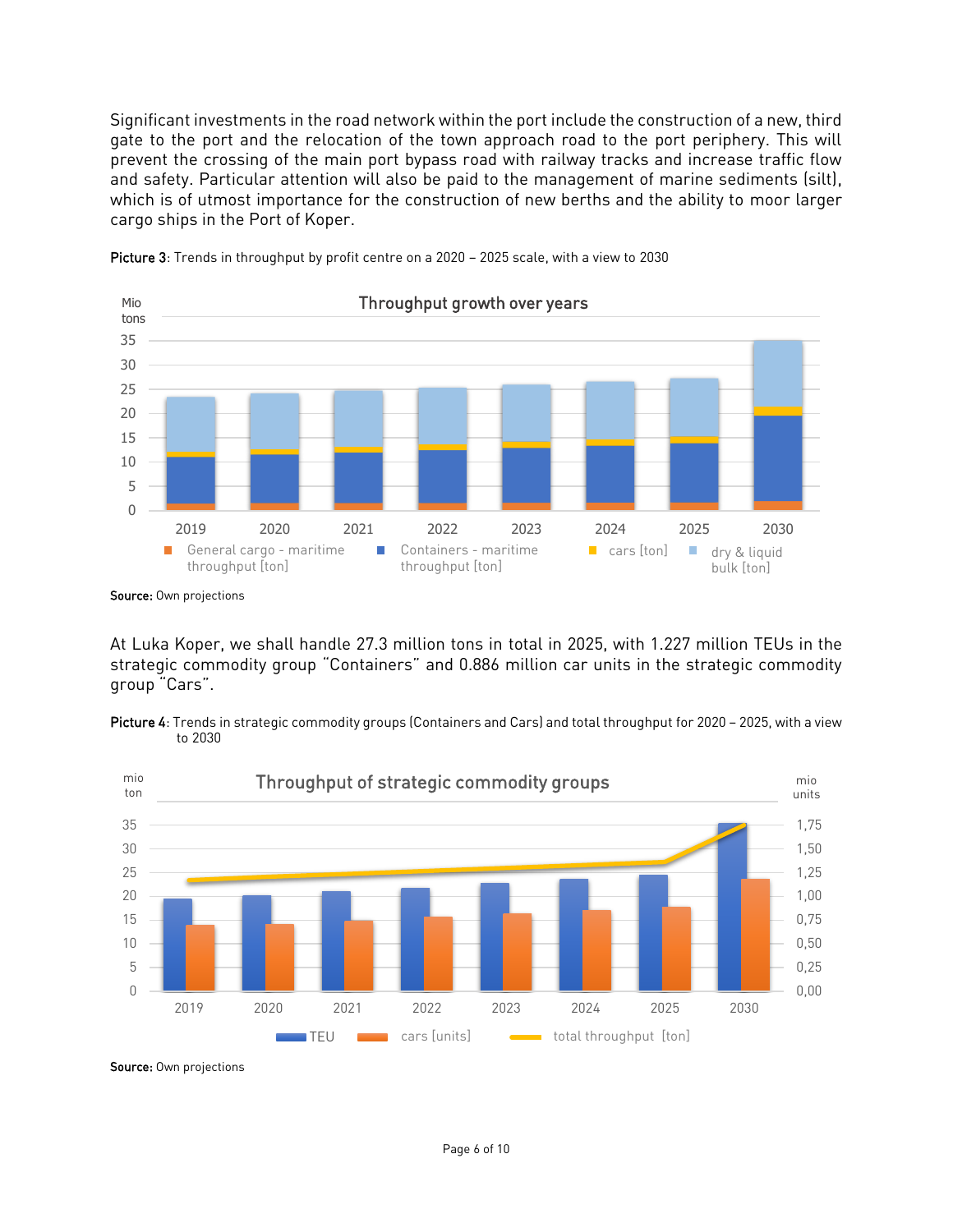#### Human resources

The number of employees will increase in line with the increase in throughput and by easing the workload through the introduction of new technologies. Employment flexibility will be maintained based on a three-pillar model: direct recruitment, hiring workers through so-called recruitment agencies, and using outsourcing services. We will provide for the best available human resources and in conjunction with educational institutions, we shall provide internships and scholarships for young people. All our employees will be given the opportunity to upgrade their knowledge through additional education and training with the aim of enhancing multifunctional skills and career development. We will focus systematically on prospective staff and enable them to upgrade their knowledge. Our company will become a learning organization. We will be a certified familyfriendly company and we shall provide our employees with a safe and healthy environment in accordance with ISO 45001.

## Environmental aspects

In the environmental field, we shall upgrade the high standards achieved in the field of sustainable development in line with the EU's ECO Management & Audit Scheme (EMAS). In order to achieve the highest energy efficiency standards, we will acquire and actively upgrade the ISO 50001 – Energy Management System certificate. We have already focused our strategic environmental activities on measures aimed at mitigating and reducing the negative environmental impacts of port activities and infrastructure work performed within the port and the immediate surroundings of the port in accordance with the development plans of the National Spatial Plan (DPN). We will analyse the needs of the hinterland countries and the possibility of handling all types of alternative fuels. In addition, by 2025 we will explore the possibilities of providing alternative sources of energy for ships and will continue with activities aimed at providing onshore power charging for ships.

Over the coming years, we will accelerate our investments made in the use of renewable energy sources in order to increase energy self-sufficiency. We are planning to build several photovoltaic power plants that will be the primary renewable energy source in the port and will contribute to reducing the carbon footprint of the company. We are aware of the importance of electromobility, so we are accelerating the construction of a charging infrastructure for electric passenger vehicles and introducing the gradual electrification of the machinery used in the port.

#### Digital transformation and use of new technologies

In the field of digitalization and digital transformation, we will move in the direction dictated by industry trends: the introduction of automated workflows and the expansion of new technologies such as IoT (Internet of Things) and blockchain, the gradual transition to development approaches of a predictive nature, the optimization of warehouse areas and the organization of operational work by using artificial-intelligence tools, the transition to paperless operations with all external stakeholders (e-administration), cooperation in the setting up of a single customs entry window, and active engagement aimed at establishing a complete digital transformation. New technologies and digital transformation will be introduced gradually, with the aim of assisting employees, facilitating safe work and reducing injuries, while at the same time accelerating the procedures for entering the port. The company will actively test new technologies in pilot projects implemented by consortiums formed together with Slovene and foreign scientific institutions.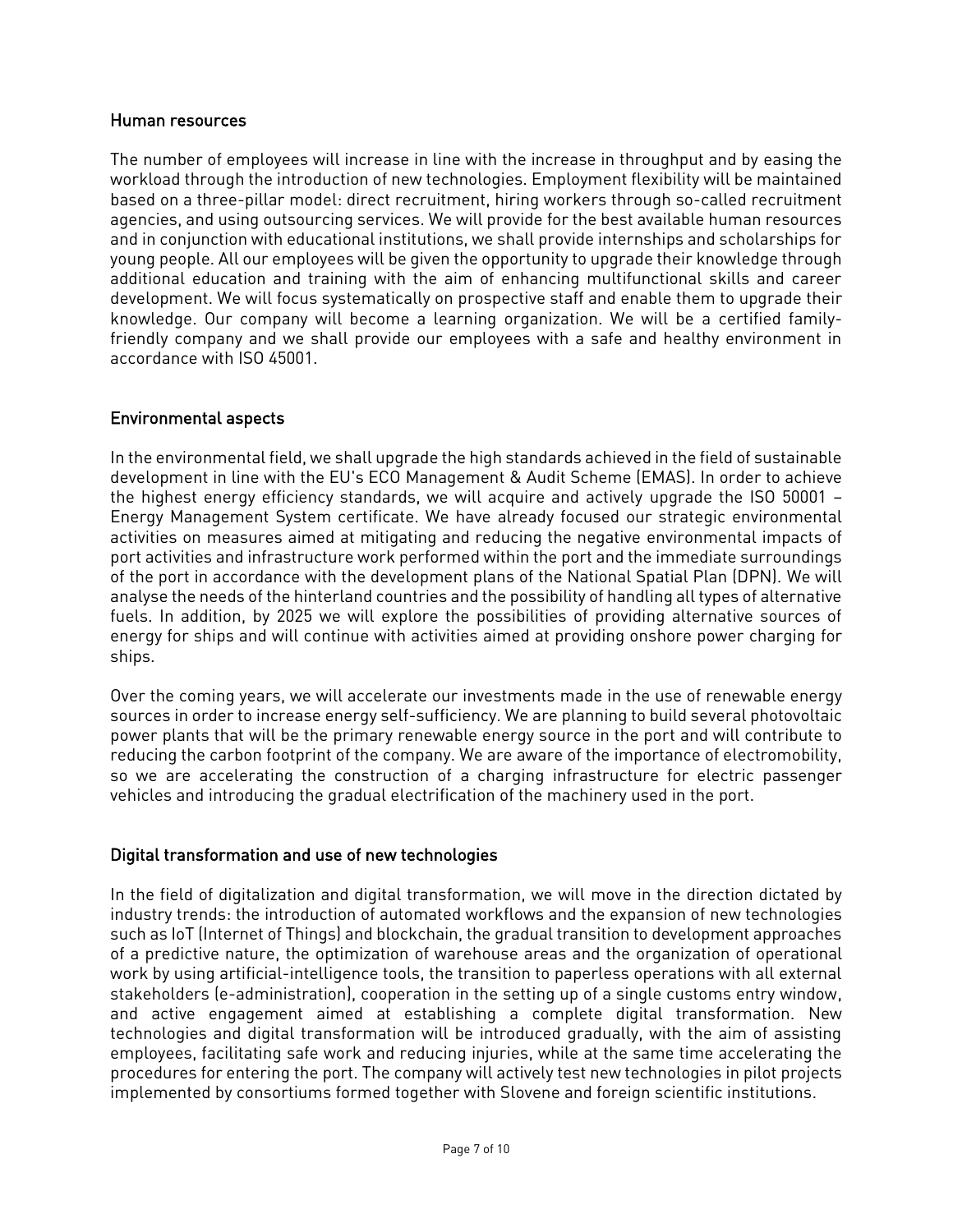# Targets for 2025

We have set ourselves ambitious mid-term goals and we will manage to achieve them with committed and loyal employees.

Table 2: Key targets for 2025

| <b>Target</b>                                               | <b>Target value in 2025</b>                                                                                   |  |  |
|-------------------------------------------------------------|---------------------------------------------------------------------------------------------------------------|--|--|
| <b>Net sales</b>                                            | EUR 279.4 million                                                                                             |  |  |
| <b>Total throughput</b>                                     | 27.3 million tons                                                                                             |  |  |
| <b>Container throughput</b>                                 | 1.227 million TEUs                                                                                            |  |  |
| Car throughput                                              | 0.886 million units                                                                                           |  |  |
| Return on equity (ROE)                                      | 8.1%                                                                                                          |  |  |
| Earnings before interest and taxes (EBIT)                   | EUR 47.8 million euros                                                                                        |  |  |
| <b>EBITDA</b> margin                                        | 32.1%                                                                                                         |  |  |
| Added value as per employee                                 | EUR 93,353                                                                                                    |  |  |
| <b>Operational efficiency of Container Terminal</b>         | 700 m of coast: on the southern part and hinterland of<br>the northern part of Pier I.                        |  |  |
| <b>Operational efficiency of Car Terminal</b>               | Parking garage 2a, new parking areas in the hinterland<br>of Basin 3 (5A, 6A, 7A), 3 new berths.              |  |  |
| <b>Operational efficiency of Timber Terminal</b>            | United and organised in the hinterland of Pier II (berth,<br>warehouses, railway tracks).                     |  |  |
| <b>Operational efficiency of General Cargos</b><br>Terminal | New automated warehouse, extension of operative<br>coast by 166 metres and 10,800 $m2$ of storage areas.      |  |  |
| Number of berths                                            | 32 berths                                                                                                     |  |  |
| Quayside (operative shore)                                  | 3.2 km of constructed quayside                                                                                |  |  |
| Investments                                                 | 2020 - 2025: EUR 576.5 million, of which EUR 213.5<br>million for public infrastructure and public transport. |  |  |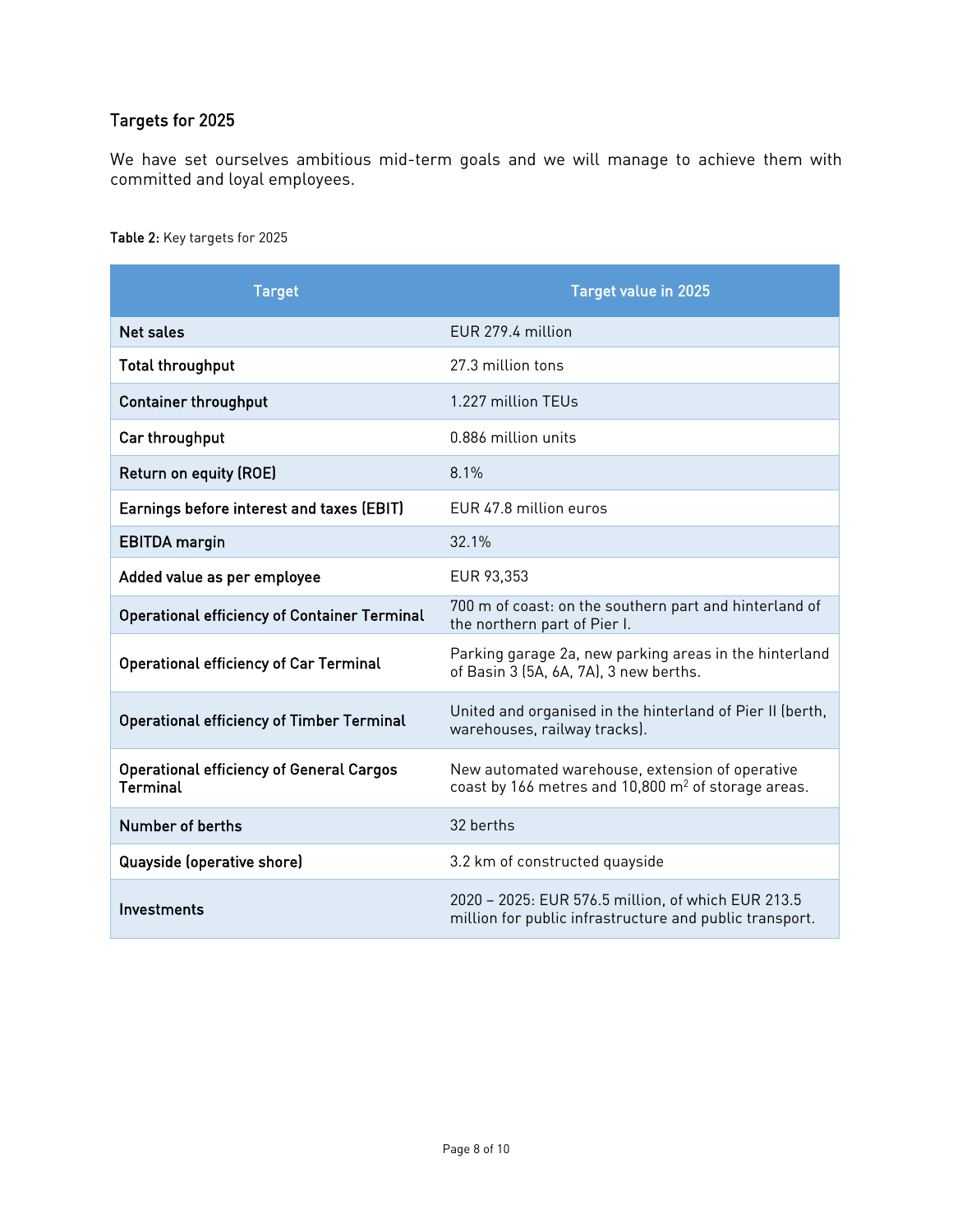## A glance into the year 2030

With the renovated double-track railway line available from 2026 onwards, the Port of Koper will retain an advantage over its direct competitors in connecting the port to the hinterland. We estimate that by 2030, the port capacity will be approx. 40 million tons and the capacity of the container terminal 2.2 million TEUs/year. The total annual throughput will exceed 35 million tons, and on the assumption that the cargo structure will remain the same, total revenues will be approximately EUR 359 million. In the port, 1 km of new quayside, three new ro-ro berths and two tanker berths will be built. On the south side of Pier I, 850 m of shoreline with a depth of 15 metres will finally be arranged. At the turn of the decade, we will expand the container terminal on the north side of Pier I as far as to the location of the existing Techem terminal (part of the Liquid Cargo Terminal), which will be moved to Pier II (Note: during the relocation, the area of the Techem terminal will not be operative – for this reason this area is not marked in Picture 6). Part of the Ankaranska bonifika area used for car storage and container stuffing/stripping (CFS – Container Freight Station) will also be arranged. In this regard, the construction of Pier III for which the financial and technical plans for a car handling platform, ro-ro operations and projectand general cargo throughput will be prepared in the meantime, has not been considered.



Picture 5: Spatial distribution of terminals in the Port of Koper by the end of 2030

Source: Own projections